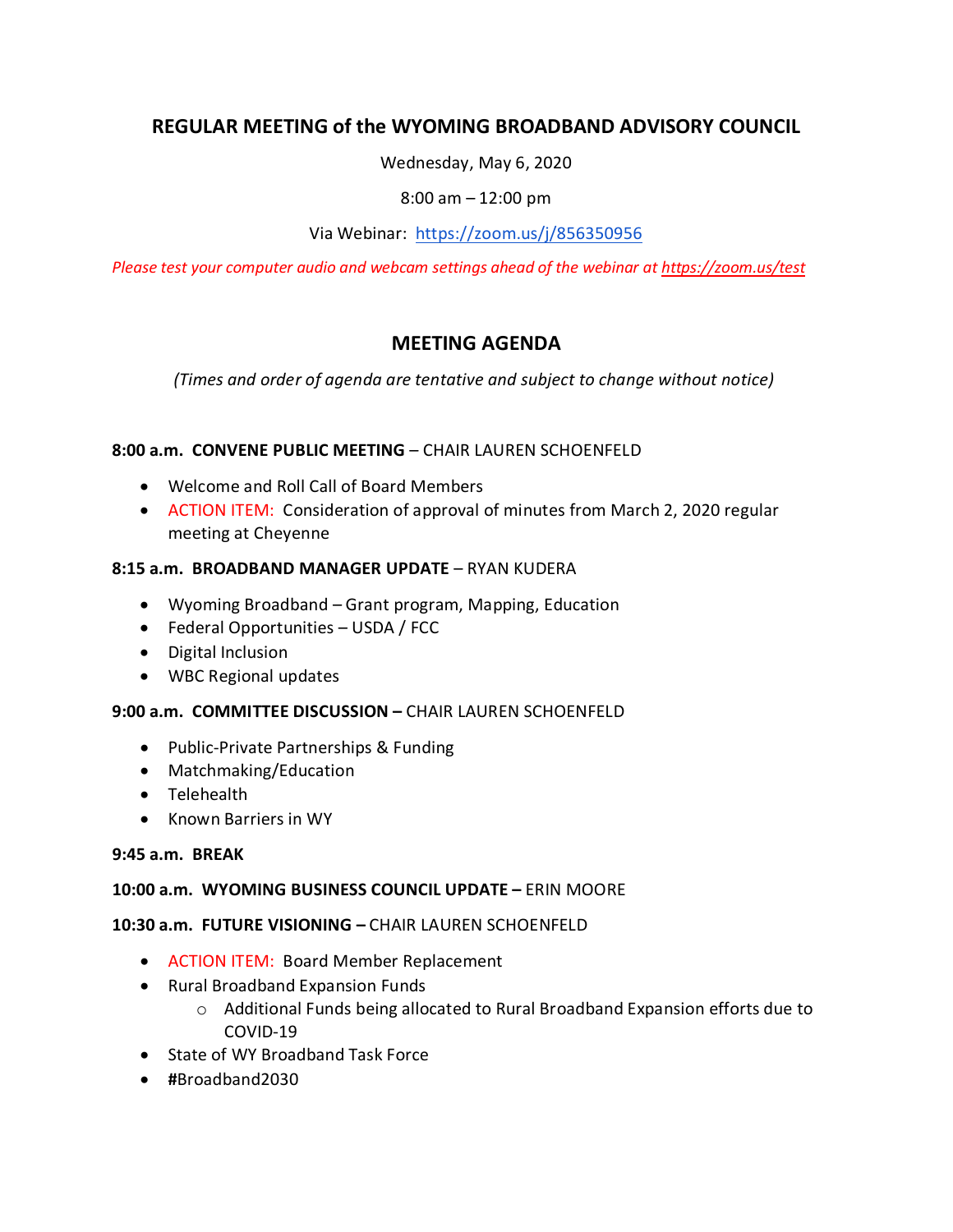## **11:30 a.m. OTHER COUNCIL MATTERS**

- 2020 Council Meetings
	- o Wednesday, September 9 Kemmerer
	- o Wednesday, December 9 Cheyenne

# **11:45 a.m. PUBLIC COMMENTS**

**12:00 p.m. ADJOURN**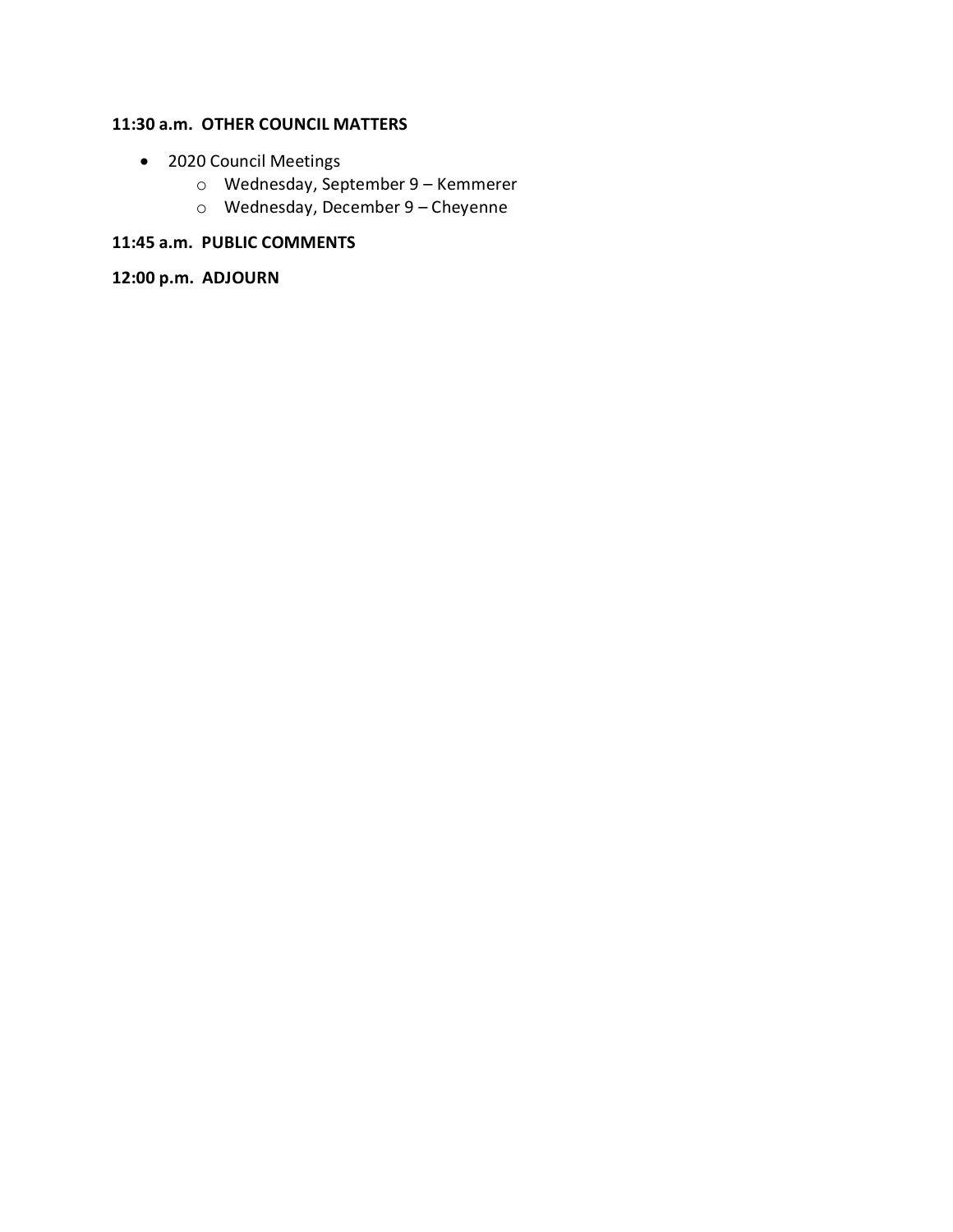## **REGULAR MEETING of the WYOMING BROADBAND ADVISORY COUNCIL**

Monday, March 2, 2020 at the Wyoming Business Council and by Webinar

**COUNCIL PRESENT:** Tom Lacock, Patrick Lawson, Zane Logan, Jason Miller, Randy Miller, Lauren Schoenfeld, Barbara Sessions, Brian Worthen, and Tyler Vasko

**STAFF PRESENT:** Julie Kozlowski, Ryan Kudera, Ben Petersen, and Noelle Reed

#### **CALL TO ORDER**

Interim Chair Schoenfeld called the meeting to order at 1:04 p.m. and led the Council in the Pledge of Allegiance. Roll was called and a quorum was established.

The minutes from the December 4, 2019 Council meeting in Cheyenne, WY were presented.

- **ACTION ITEM:** Motion to approve minutes from the December 2019 meeting as presented by Ms. Sessions, seconded by Mr. Vasko. Motion carried.
- •

The minutes from the February 6, 2020 Council special meeting via teleconference were presented.

• **ACTION ITEM:** Motion to approve minutes from the February 2020 meeting as presented by Ms. Sessions, seconded by Mr. Randy Miller. Motion carried.

#### **NOMINATING COMMITTEE UPDATE**

Committee Chair Randy Miller presented the Nominating Committee's recommendations for officers. The Committee recommends Ms. Lauren Schoenfeld as Chair and Ms. Barbara Sessions as Vice-Chair. Committee Chair Miller stated that the Committee discussed it was a good idea to have a vice-chair in case things come up that the Chair is not able to be present.

- **ACTION ITEM:** Motion to approve the Committee's recommendation for Ms. Schoenfeld to act as Council Chair was made by Committee Chair Miller, seconded by Ms. Sessions. Motion carried unanimously.
- **ACTION ITEM:** Motion to approve the Committee's recommendation for Ms. Sessions to act as Council Vice-Chair was made by Committee Chair Miller, seconded by Mr. Worthen. Motion carried unanimously.

#### **COMMITTEE DISCUSSION**

Chair Schoenfeld stated that he wanted to have a discussion on the Committees and see if there should be any changes. The five current committees include:

- Broadband Data Mapping
- Public-Private Partnerships & Funding
- Barriers & Opportunities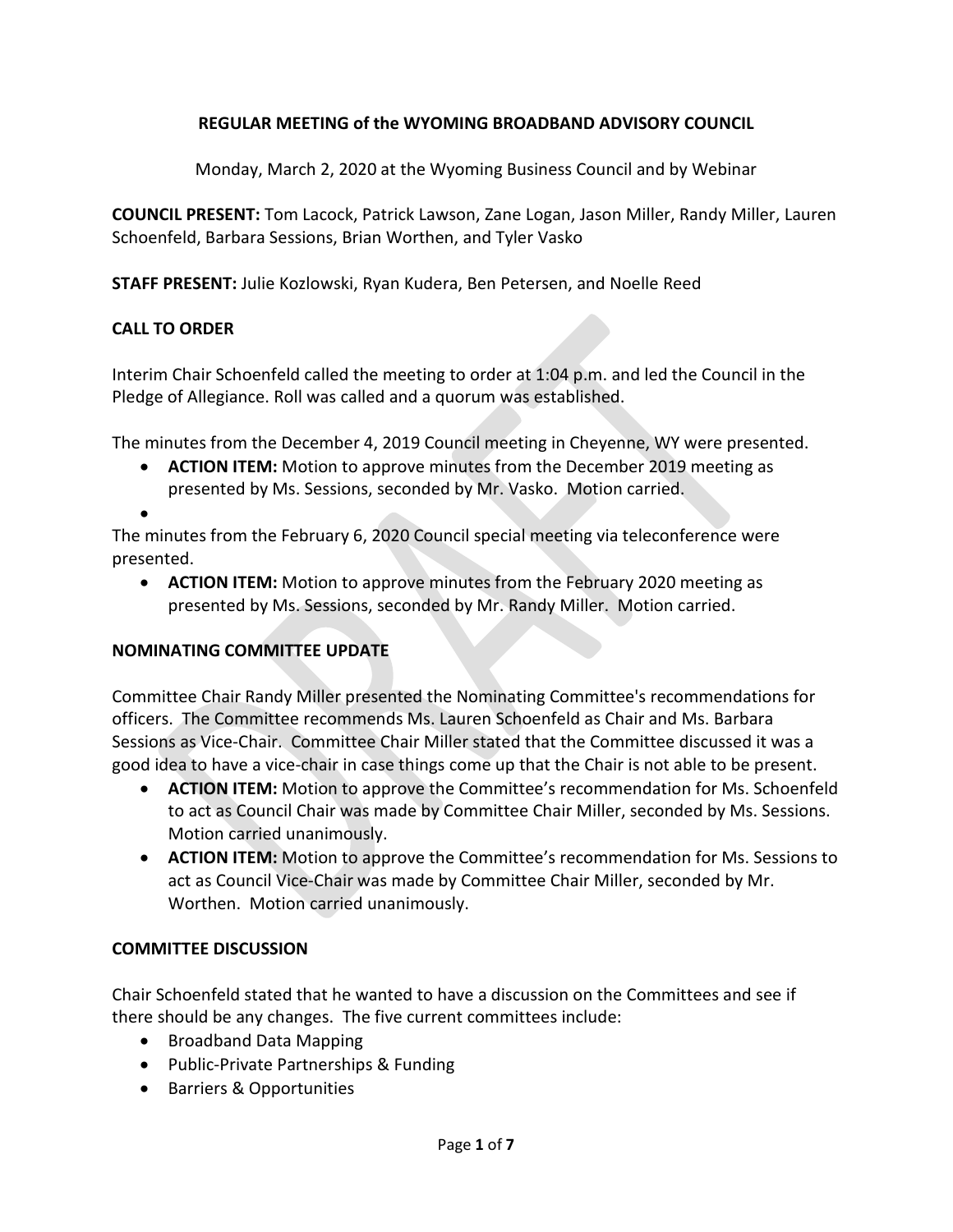- Emerging Technologies
- Telehealth

Mr. Jason Miller asked Mr. Kudera what he needs from the Council. Mr. Kudera stated that he's still learning what the needs of the communities are and how it will all meld together. Ms. Kozlowski asked the Council if they felt the topics were correct. Mr. Kudera stated that the Public-Private Partnerships & Funding is a big one. Mr. Worthen stated that he felt Emerging Technologies Committee could go away. Ms. Sessions asked if we need to focus on education as well. Mr. Kudera agreed that a lot of people don't even know what broadband is or what it means to them.

Mr. Worthen added that we should simplify the committees and suggested having 3: Funding; Matchmaking/Education; Known Weaknesses in State (barriers). Ms. Sessions added that the Barriers & Opportunities group is so broad and could be narrowed down. She added that she felt the Mapping Committee could go aside too. Mr. Kudera stated that he is looking into how to make the map better.

Chair Schoenfeld asked if a committee on Rules & Procedures for the grant application would be helpful. Mr. Kudera stated not at this juncture; the more likely scenario is holding a special meeting. Mr. Kudera added that he hopes to allocate funding by end of June 2020.

Chair Schoenfeld stated that the Committees moving forward will be:

- Public-Private Partnerships & Funding
- Matchmaking/Education
- Telehealth
- Known Barriers in WY

Chair Schoenfeld stated that the Council will re-assign members and Committee chairs at the next meeting, so all Council members should email her their Committee preferences.

Mr. Randy Miller stated that he wants to get these Committees on the ground in a couple weeks. He added that he would be happy to help schedule Committee meetings as well.

## **OVERVIEW FROM ATTORNEY GENERAL'S OFFICE**

Devin Kenney, Assistant Attorney General, gave an overview 9-12-1509 statute. This statute created the Broadband Advisory Council and details how members are selected. The Wyoming Business Council Board selects Council members. The statute does give a few requirements of members but has more suggestions than requirements.

Mr. Kenney stated that while some statutes give instructions on how to proceed if a Council member is not attending meetings, this statute does not. However, the inherent authority probably lies with the Wyoming Business Council board to remove a member. Mr. Kenney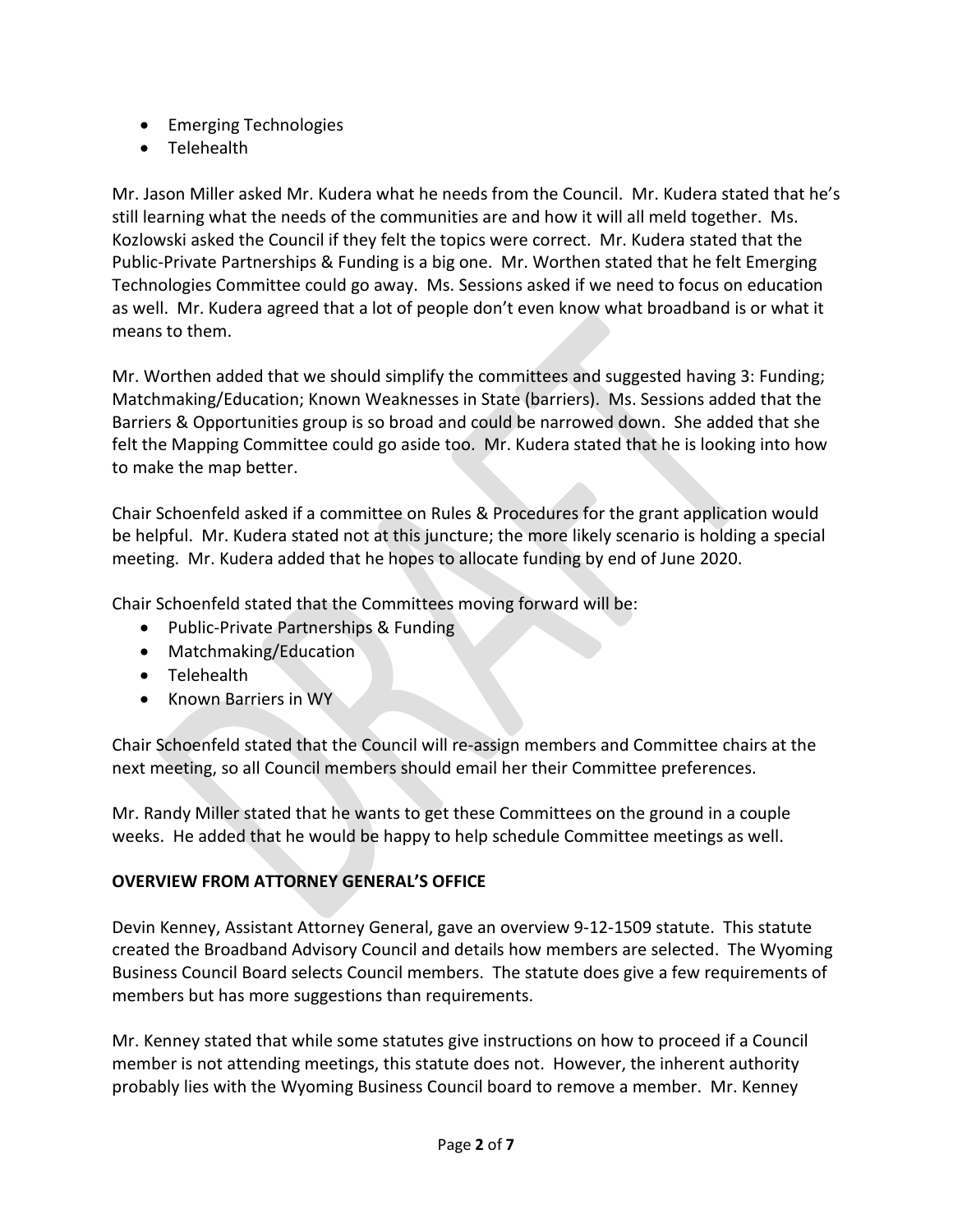suggested that if the Council needs to request a member be removed, they submit a letter to the Wyoming Business Council Board and the Governor making that request.

Mr. Kenney also went over the Council's statutory duties. He noted that the Council can always go outside of the Statute, but the Statute does outline the Council must:

- The development of an inventory and map of current broadband availability
- Advise the Wyoming Business Council (WBC) on needs, practices and technologies for providing broadband service
- Coordinate with ENDOW and State Chief Information Officer and local and tribal governmental entities
- Receive and review applications
- Create a State Broadband Enhancement Plan
- Propose recommended changes to upload and download speeds
	- o Mr. Kenney added that the WBC Board has the authority to make rules on upload and download speeds.

The next statutory component Mr. Kenney discussed was the application under 9-12-1501(d). This states that a governmental entity shall develop a request for proposals, as prescribed by the council, inviting business entities to participate in a project proposed for funding under this statute. If no eligible business entity responds to the RFP, the governmental entity may apply individually or jointly with another governmental entity. However, the Council has no rulemaking authority. Mr. Kenney stated that the Council could create a process, or form, that can be approved by both the Advisory Council and the WBC Board.

Mr. Worthen asked if the form should be in letter format? Mr. Kenney stated that the statute doesn't specifically say; it is very open language. Mr. Worthen asked if this was already in place. Ms. Kozlowski stated that Mr. Kudera has been looking at it and will give an update during his report. Ms. Kozlowski added that it looks like revisions will need to be made to the application process, so that could all be rolled out together.

Mr. Kudera stated that currently the pre-application and application are on the WBC website. The RFP process just discussed is still being worked on to be approved by both Councils. Mr. Kenney stated that would be his suggestion – to have both entities approve the process. Ms. Schoenfeld stated that this will be good for everyone to be on the same page. Ms. Kozlowski added that it's also a good exercise of more eyes looking at the form. Mr. Lacock clarified if she meant Council eyes. Ms. Kozlowski stated that yes, that's what she meant. Ms. Schoenfeld inquired as to when it would be available to Council; Mr. Kudera stated that he would get a draft out to the Council by end of March.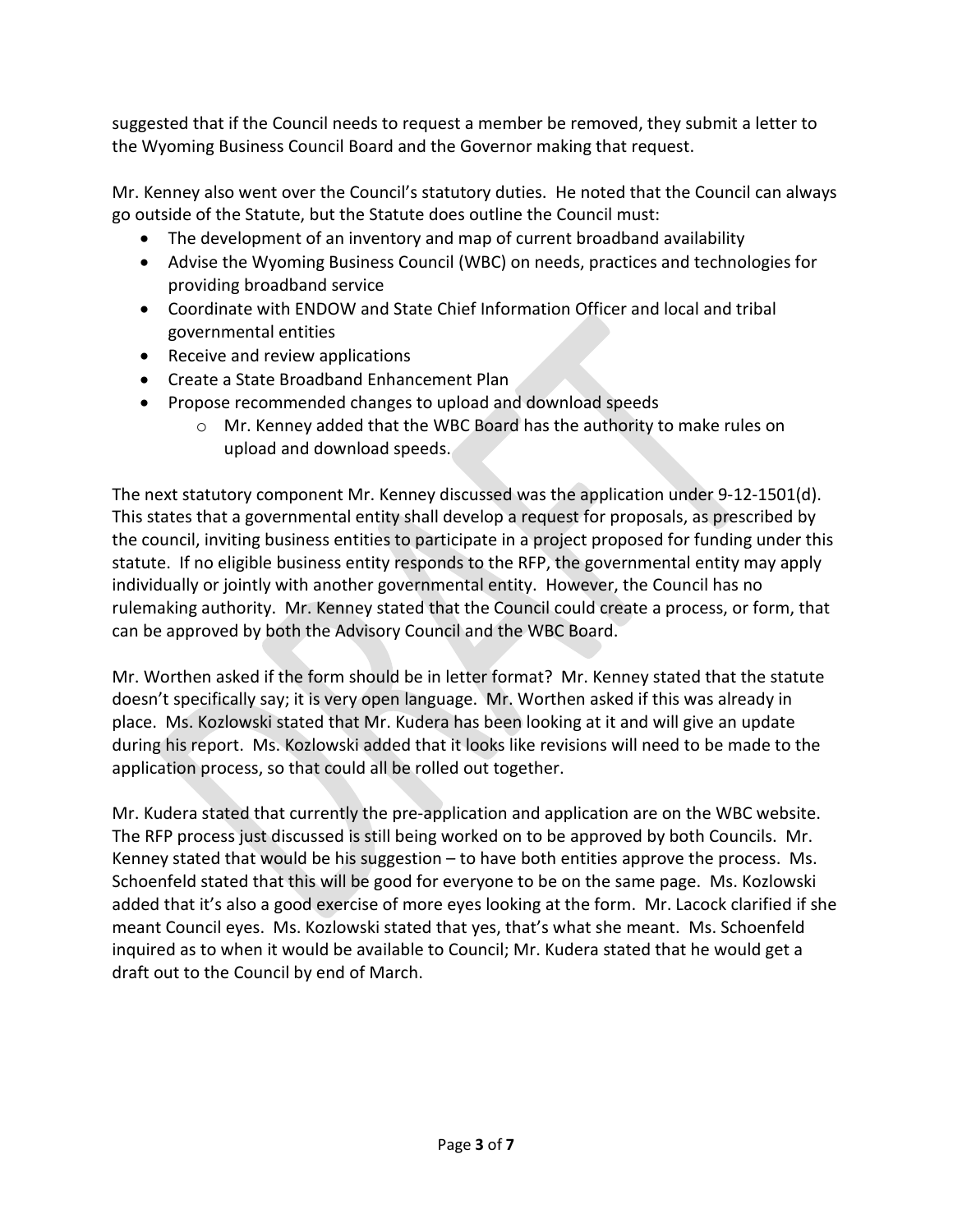### **DISCUSSION ON BROADBAND STATUTE**

Ms. Schoenfeld introduced Statute 9-12-1509 language, "No later than March 1, 2020, propose recommended changes to upload and download speeds specified in the definition of unserved areas, including unserved residential and business corridors."

Mr. Worthen asked if we need to send our recommendations to the legislature. Mr. Kudera stated they go to the WBC Board. Mr. Worthen stated that he believed a formal definition was already done and presented. He believes this deadline has already been met. Ms. Sessions stated that she believed the Council made that recommendation in Fall 2019. Mr. Kudera stated that he was still trying to find past minutes so he will continue to search. Mr. Randy Miller stated that he would review his information and see if he had a copy of the minutes, as well. Chair Schoenfeld asked that once we have that confirmation to let the Council know; Mr. Kudera stated that he would.

#### **BROADBAND MANAGER UPDATE**

#### Grant Application Process

Ms. Kozlowski stated that WBC staff will continue to work with the current 2 applicants on refining what they've already done. Ms. Sessions asked if they would have to reapply for the funds. Mr. Kudera stated that we will have to ask them to adjust their applications to the rules. Mr. Randy Miller asked what the reporting requirements for the grants are after they're awarded. Ms. Reed stated that those would be outlined in the grant agreement between the applicant and WBC.

Mr. Kudera added that there currently is not a scoring system in place either. He is reaching out to other states with similar programs. Mr. Lacock suggested running the scoring criteria through the providers for their input as well.

#### Regional Updates

Mr. Kudera presented the regional updates.

#### *Northeast Region (Brandi Harlow):*

• Crook County – Have been assisting with assessment of the unserved area and have met with a Crook County official as to the best way to approach the planning stages to improve broadband to greater areas of Crook County. Will be continuing to work with Crook county to provide support and guidance to whatever process is decided will work best for the area.

#### *Southeast/East Central – (Heather Tupper/Kim Rightmer):*

• Tri-County – Goshen/Platte/Niobrara – working on an assessment of needed services and additional support in the region, deficiencies have been identified and verified with various data available. Beginning stages of planning are being worked on for the region,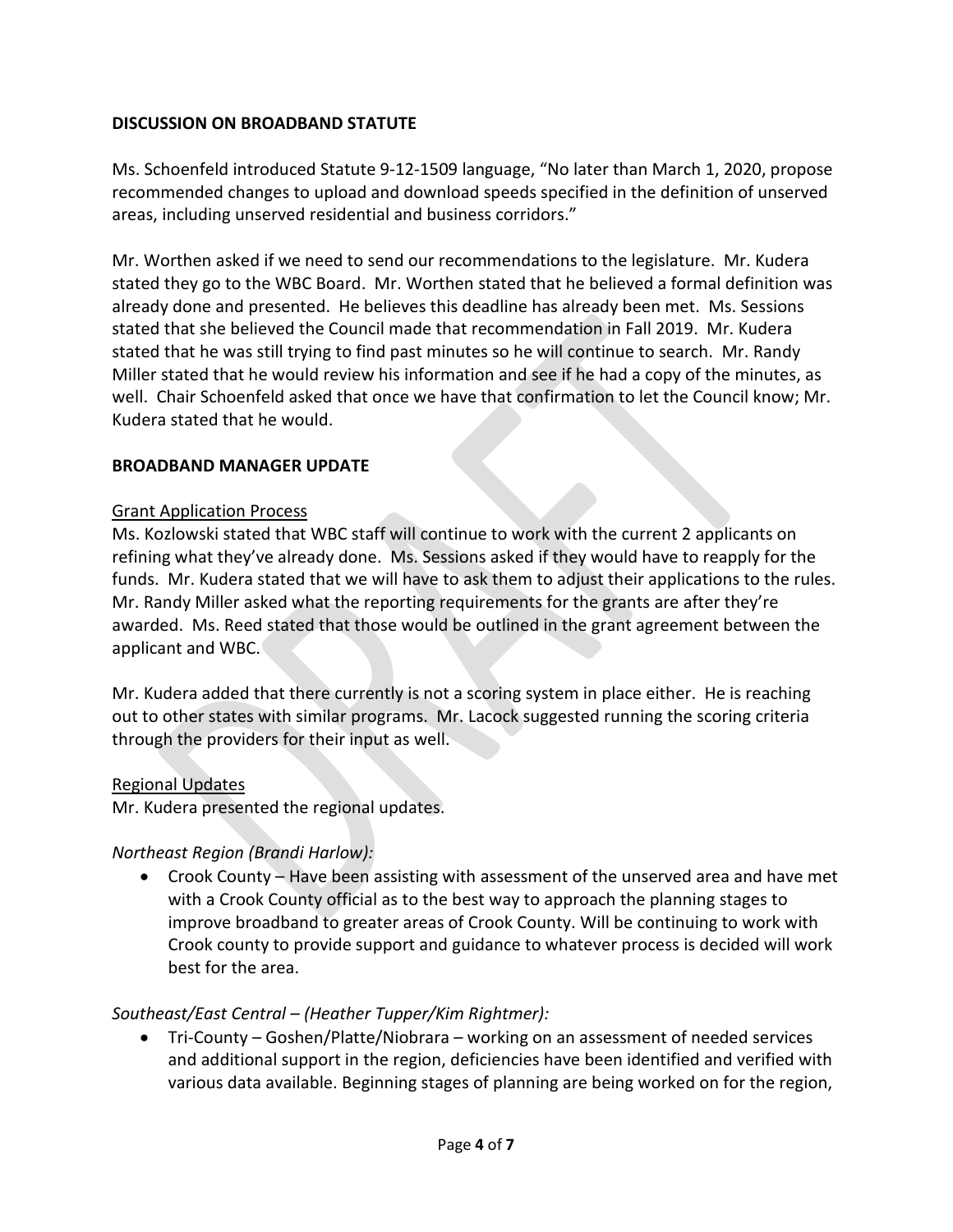with plans to proceed with the exploration of solutions and how best to address the procedural requirements that will best meet the needs and desires of all parties.

• Albany County – Have not been working directly with Albany county, but have notified co-applicant of procedural deficiencies of the current application. Discussed with coapplicant the known problems and shared that we are working to provide the solution to resolve the situation as quickly and accurately as possible.

### *South Central – (Marcio Paes-Barreto)*

- Northern Arapaho Notified the applicant of the deficiencies of the application, provided some information regarding current deficiencies, spoke to additional information and process that will be needed as understood at the time. I will be working directly with the applicant to resolve these issues once resolution process can be identified for the deficiencies.
- Lander EDU/Fremont County Met with Lander EDU and Fremont County official as to the broadband availability in Lander/Fremont county.

## *North Central – (Amy Quick)*

• Shell – Have a phone conference and some correspondence with interested persons in Shell, regarding broadband. The conversation will continue and as travel will allow, a visit to Shell to further explore their thoughts.

## *West – (Elaina Zempel)*

• Will plan to visit the western portions of the state in late spring – fall timeframe.

#### Miscellaneous Updates

Mr. Kudera thanked Mr. Lawson for sharing information regarding Chairman Pai's visit to Wind River Internet and the Wind River Reservation. He stated that it was his helpfulness that allowed the Council staff to engage with the Governor's office to provide the opportunity allowing the roundtable discussion with Chairman Pai.

Mr. Kudera added that he was in Washington D.C. last week attending the State Broadband Leaders Network Summit, where representatives from the USDA, FCC, NTIA, PEW Foundations, Mississippi Public Service Commission, and various State broadband/technology offices presented upcoming grant programs, clarified existing questions and provided insight to the next stages in various requirements for broadband program management in the years ahead.

Mr. Kudera added that this event also provided the opportunity to visit Sen. Barrasso and provide information regarding Federal programs and the potential impacts to Wyoming.

Furthermore, a request of support was sent by Sen. Wyden's office (Oregon) to Sen. Barrasso's office regarding ineligible areas created with the USDA's ReConnect program and the FCC CAF-II 903 reverse auction awards as it relates to satellite service awarded by the program. USDA does not consider satellite service to be adequate for rural use, and has published opinions to that fact, yet created a large portion of Wyoming (60% by some counts) ineligible because of this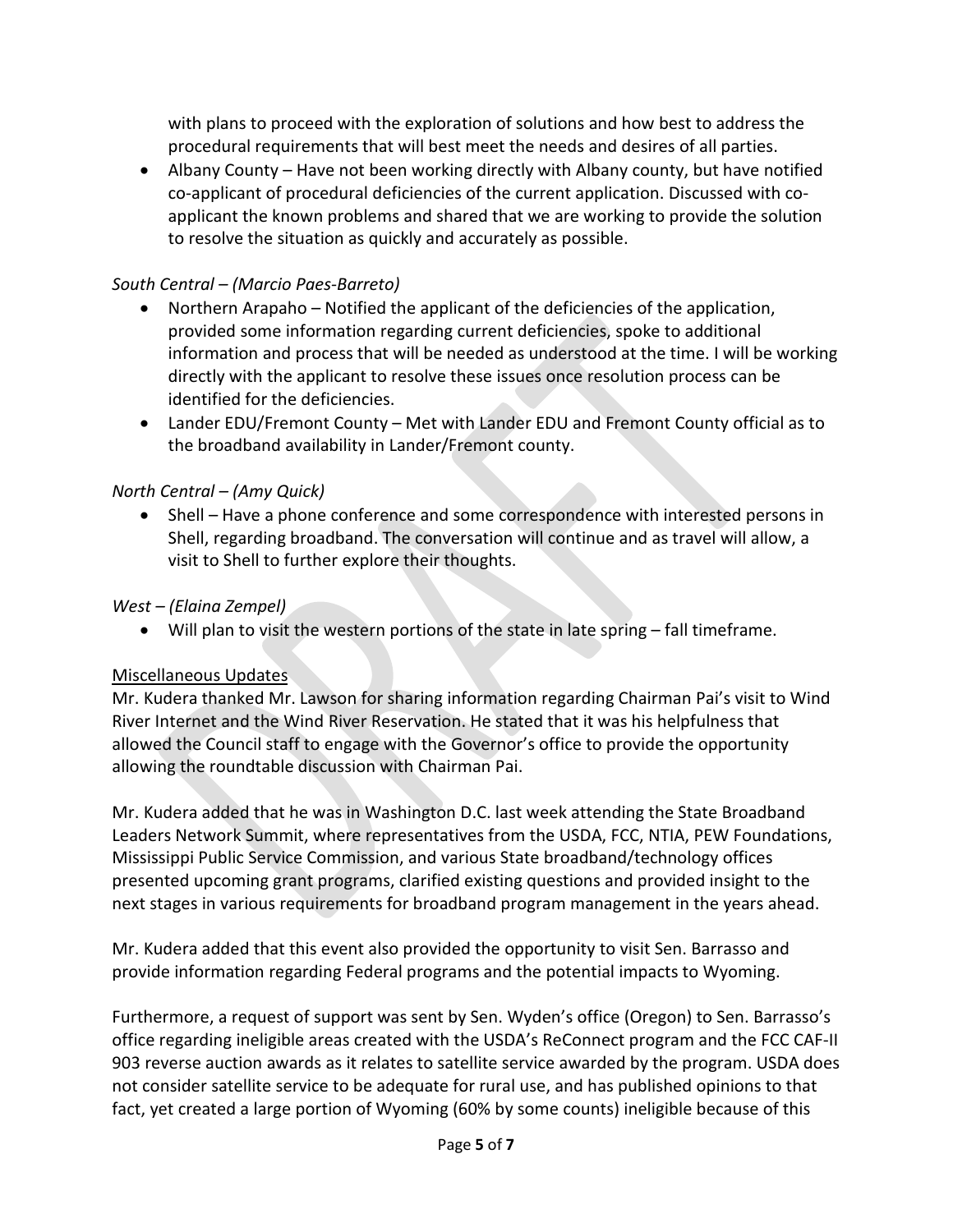rule. Mr. Kudera stated that he was able to provide information in regard to the ineligible Satellite award areas to Sen. Barrasso and Sen. Enzi, who decided to sign onto Sen. Wyden's letter to the USDA. Since the release of this letter, Sen. Barrasso's office has confirmed that "The work we did with USDA via the Wyden letter opened up a bunch of channels for conversations and improvement with USDA."

Mr. Kudera concluded his report and stated that he would send his updates out to Council members ahead of meetings.

# **WYOMING BUSINESS COUNCIL UPDATE**

Ms. Erin Moore, WBC Board Member, gave a brief update on the WBC.

The new CEO, Josh Dorrell, started on February  $3<sup>rd</sup>$ . He has hit the ground running and been busy with legislature and learning all about the WBC's programs.

The WBC Board meeting will be March 5<sup>th</sup> in Greybull. This meeting will include more conversations around implementing the Strategic Plan. So far, there has been nothing major affecting the WBC budget during this legislative session.

Chair Schoenfeld asked if the Council could get a presentation on the WBC Strategic Plan and where it fits into the new direction. She stated that she wants to be able to represent the WBC well. Ms. Moore stated that yes, the WBC Board can help communicate some direction for the Broadband Advisory Council.

Mr. Worthen asked if there had already been some discussion at the WBC Board regarding the Council. Ms. Moore stated that there haven't been too many conversations around broadband specifically, but more about projects in general, specifically vetting, funding mechanisms, and how they fit into the overall strategy.

Mr. Lacock asked if the presence of a Broadband Advisory Council in Wyoming is seen as a positive with business recruitment. Ms. Moore wasn't sure but would check with WBC Business Recruitment staff. She added that while it certainly has an impact in the site selection process, it may not be addressed specifically.